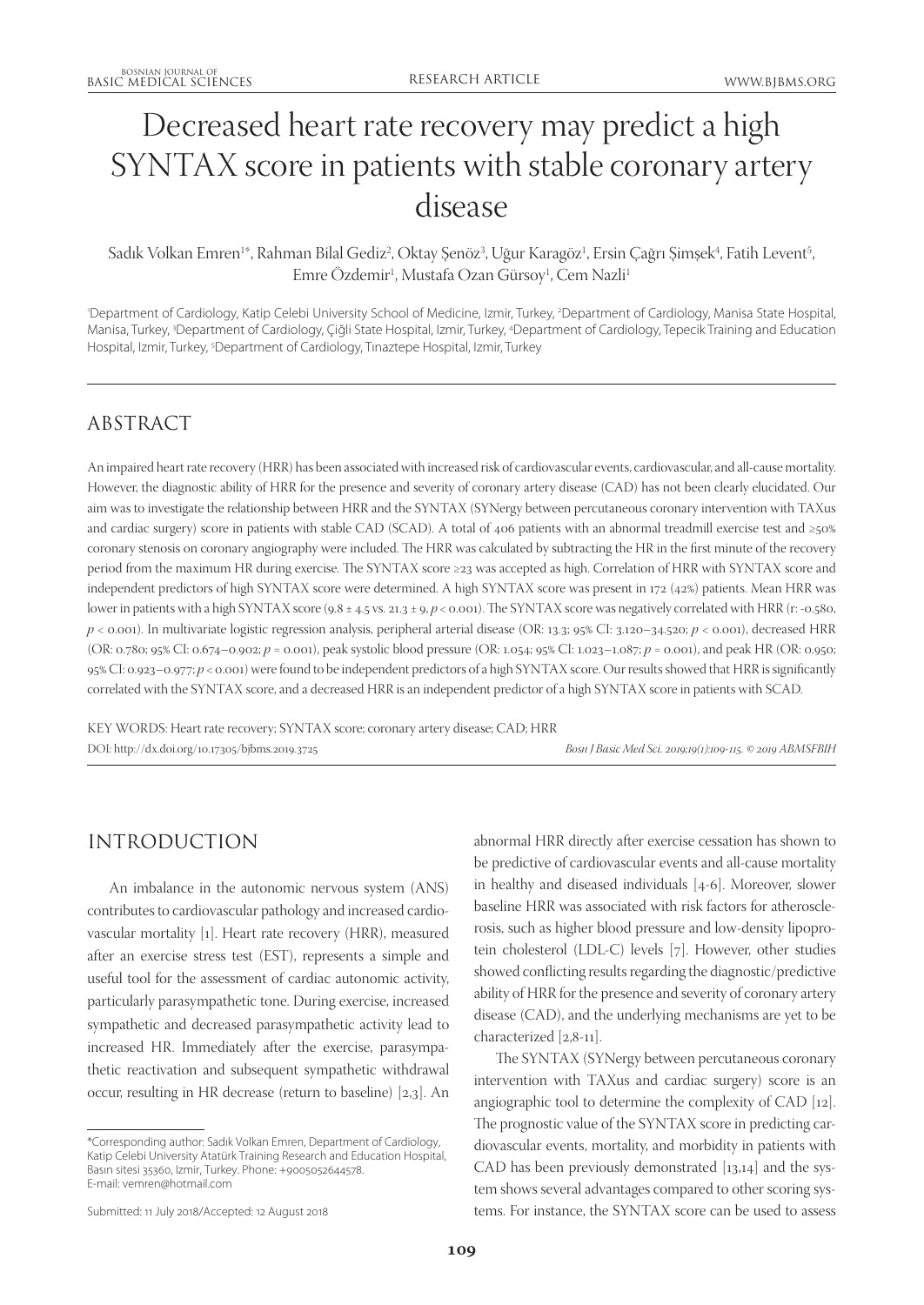the atherosclerotic burden but also to determine the number, location, complexity, and functional impact of obstructive lesions. The current guidelines on coronary revascularization recommend the use of the SYNTAX score to guide decision making between percutaneous coronary intervention (PCI) and coronary artery bypass grafting (CABG) in patients with CAD [15,16]. To the best of our knowledge, there is a lack of research on the relationship between HRR and the SYNTAX score in patients with CAD.

The aim of this study was to investigate whether HRR predicts a high SYNTAX score in patients with stable CAD (SCAD).

### MATERIALS AND METHODS

This is a retrospective analysis of a multicenter observational study conducted between May 2017 and April 2018 in five coronary units in Turkey (Katip Celebi University School of Medicine, Çiğli State Hospital, Tepecik Training and Education Hospital and Tınaztepe Hospital in Izmir, and Manisa State Hospital in Manisa). Patients with SCAD who had an abnormal treadmill exercise test and ≥50% stenosis in coronary arteries, detected by coronary angiography, were included in the study. The patients underwent coronary angiography within two weeks of EST. All patients achieved 85% of age-predicted maximal HR.

The exclusion criteria were as follows: submaximal EST, history of prior acute coronary syndrome or coronary revascularization, arrhythmia, conduction block, heart failure, moderate or severe valvular disease, thyroid diseases, anemia, pacemaker implantation, or the use of antiarrhythmics, digoxin, nitrates, and drugs affecting the HR such as beta blockers, calcium channel blockers and ivabradine.

#### Exercise stress testing

After a fasting period of 6–12 hours, the patients underwent EST. None of the patients used rate control drugs before the test. The test was performed according to the Bruce protocol, in which the speed and gradient were increased at 3-minute intervals. Baseline blood pressure was recorded and a 12-lead electrocardiogram was performed before EST, and then at each exercise stage, peak exercise, and at 1-minute intervals during the recovery period. After peak exercise, patients maintained the upright position during an active cool-down for at least 2 minutes at a speed of 2.4 km/h and an inclination of 2.5%. The test was terminated in case of ≥1 mm ST segment elevation without Q wave, ≥2 mm horizontal or downsloping ST segment depression, a decrease in systolic blood pressure ≥10 mmHg, moderate to severe angina, malignant cardiac arrhythmia,

systolic blood pressure ≥250 mmHg or diastolic blood pressure ≥155 mmHg.

The functional capacity of patients during EST was estimated in metabolic equivalents [METs]  $(1 \text{ MET} = 3.5 \text{ mL/kg})$ per minute of oxygen consumption, which refers to the resting state). Other variables such as resting systolic and diastolic blood pressure, peak systolic and diastolic blood pressure, resting heart rate (RHR), peak HR and Duke Treadmill score (DTS): exercise time -  $[(5 \times \text{max ST deviation}) - (4 \times \text{tread}$ mill angina index)], were also obtained. The HRR was calculated by subtracting the HR in the first minute of the recovery period from the maximum HR during exercise.

### Calculation of SYNTAX score

Standard coronary angiography was performed through the radial or femoral artery. At least 4 and 2 angiographic images were obtained for the left and right coronary systems, respectively. The coronary angiograms were evaluated by two independent experienced interventional cardiologists who were blinded to the clinical data and EST results of the patients. Coronary lesions with a lumen diameter >1.5 mm and at least 50% diameter stenosis were further analyzed. The SYNTAX score was calculated using the online SYNTAX score calculator 2.10 (www.syntaxscore.com). Patients were divided into two groups based on high  $(\geq 23)$  and low  $(\leq 23)$ SYNTAX scores.

Clinical variables including the presence of diabetes mellitus, smoking, hyperlipidemia, chronic renal failure, peripheral arterial disease (PAD), hypertension and obstructive pulmonary disease were recorded. The baseline characteristics (age, gender, weight, and height) and laboratory parameters (uric acid level and leukocyte count) were also obtained.

#### Statistical analysis

Statistical analysis was performed using SPSS for Windows, Version 15.0. (SPSS Inc., Chicago). Normal distribution of data was assessed by the Kolmogorov-Smirnov test. Continuous variables were reported as mean ± standard deviation (SD), median or interquartile range (IQR), and categorical variables were described as frequencies and percentages. The groups were compared using the independent Student's t-test and the Mann–Whitney U test for continuous variables and Chi-squared test for categorical variables. Correlation between SYNTAX score and HRR was analyzed using Spearman's rank correlation coefficient. Univariate and multivariate logistic regression (backward model) analysis was performed to determine the independent predictors of high SYNTAX scores. Variables with  $p < 0.10$  in the univariate analysis were included in the multivariate logistic regression analysis. A value of  $p < 0.05$  was accepted as statistically significant.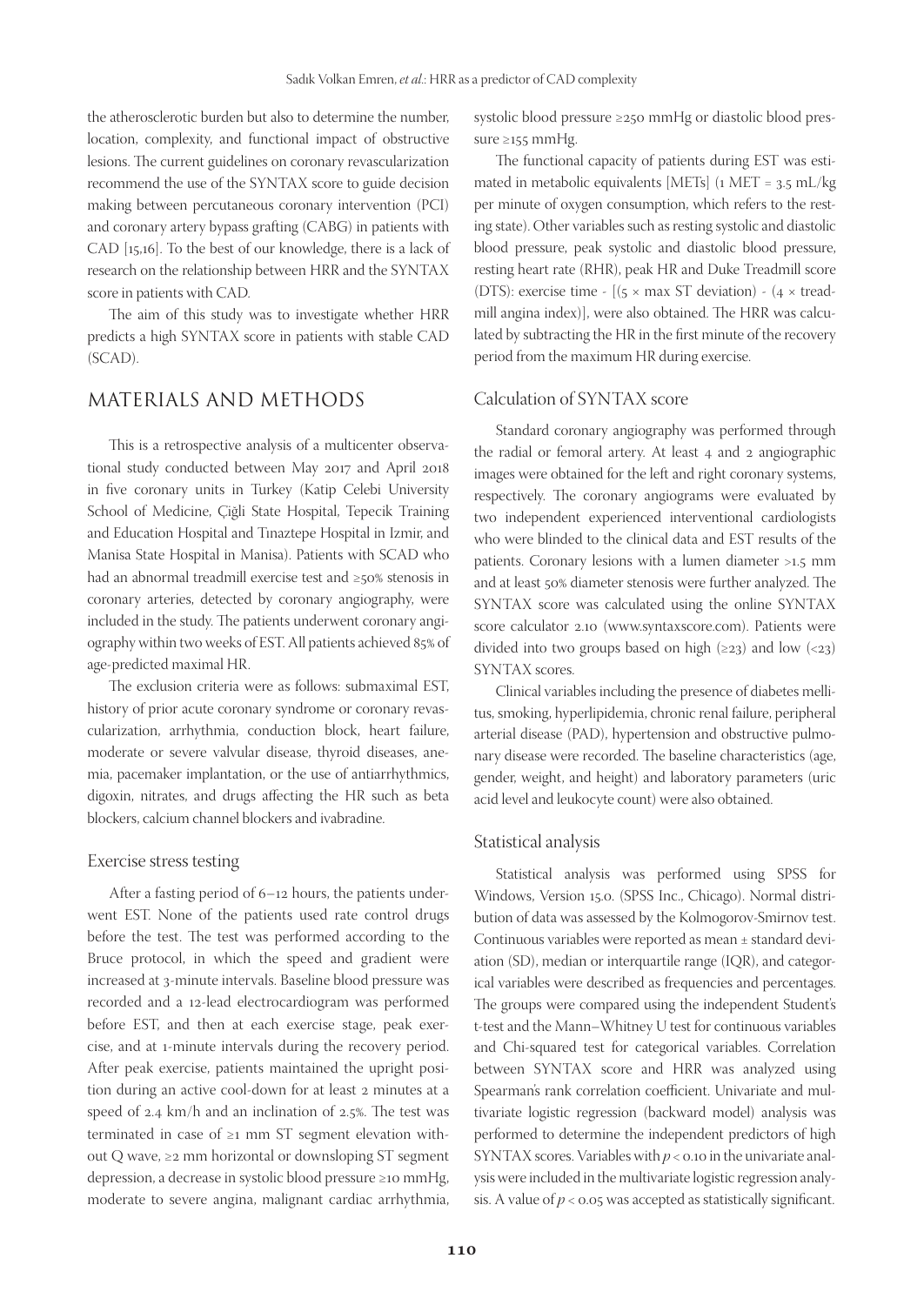### RESULTS

A total of 406 patients met the criteria and were included in the study. The mean age of the patients was  $59 \pm 8$  years and the majority were male (79%). Clinical and demographic data of patients with high and low SYNTAX scores are shown in Table 1. The mean age, uric acid level, and the number of patients with family history of CAD, chronic renal failure, PAD and abnormal HRR values were higher in the group with a high SYNTAX score  $(p < 0.05)$ . The number of major epicardial coronary arteries involved was also higher in patients with a high SYNTAX score  $(p < 0.005)$ .

The EST findings are summarized in Table 2. All patients achieved at least 8 METs and 85% of the age-predicted maximal HR during EST. The mean HRR was lower in patients with a high compared to those with a low SYNTAX score (9.8  $\pm$  4.5 vs. 21.3 ± 9, *p* < 0.001). Resting and peak diastolic and systolic blood pressures were higher in patients with a high SYNTAX score. Peak HR was lower in patients with a low SYNTAX score and RHR was higher in patients with a high SYNTAX score. The DTS and MET values were similar in both groups.

Univariate and multivariate predictors of the SYNTAX score are presented in Table 3 and 4, respectively. In the multivariate logistic regression analysis, PAD (OR: 13.3; 95% CI: 3.120–34.520; *p* < 0.001), decreased HRR (OR: 0.780; 95% CI: 0.674–0.902; *p* = 0.001), peak systolic blood pressure

(OR: 1.054; 95% CI: 1.023–1.087; *p* = 0.001), and peak HR (OR: 0.950; 95% CI: 0.923–0.977; *p* < 0.001) were found to be independent predictors of the SYNTAX score.

A negative correlation of the HRR with the SYNTAX score (r:  $-0.58$ o,  $p < 0.001$ ) is shown in Figure 1.

### DISCUSSION

HRR is a measure of ANS function. Attenuated HRR has been associated with increased risk of cardiovascular events and all-cause mortality [4-6]. Although slower HRR was associated with risk factors for atherosclerosis [7], conflicting results were reported on the diagnostic ability of HRR for the presence and severity of CAD [2,8-11]. In this study, we investigated whether HRR predicts a high SYNTAX score in patients with SCAD. We demonstrated a negative correlation between low HRR and high SYNTAX score, i.e., CAD patients with a high SYNTAX score had lower HRR. Furthermore, our multivariate logistic regression analysis showed that HRR as well as peak systolic blood pressure and peak HR were independent predictors of the SYNTAX score in patients with SCAD.

The SYNTAX score is a validated tool for the assessment of complexity and severity of CAD. It assists in determining the optimal revascularization strategy for patients with CAD and serves as a prognostic indicator of cardiovascular morbidity

**TABLE 1.** Baseline clinical and laboratory characteristics of patients with SCAD

| Parameter                    | SYNTAX score <23<br>$n=234(58%)$ | SYNTAX score $\geq$ 23<br>$n=172(42%)$ | p       |
|------------------------------|----------------------------------|----------------------------------------|---------|
| Age, years                   | $58 \pm 8.6$                     | $61 \pm 9.1$                           | < 0.002 |
| Gender, male                 | 186 (79%)                        | 128 (74%)                              | 0.228   |
| Weight                       | $79 \pm 12$                      | $79 \pm 12$                            | 0.679   |
| Height                       | $169 \pm 8$                      | $168 \pm 8$                            | 0.257   |
| BMI $(kg/m2)$                | $27.8 \pm 3.8$                   | $27.9 \pm 3.8$                         | 0.748   |
| Cigarette smoking            | 98 (42%)                         | 86 (50%)                               | 0.104   |
| Hypertension                 | 122 (52%)                        | 94 (55%)                               | 0.616   |
| Diabetes mellitus            | 89 (38%)                         | 58 (34%)                               | 0.372   |
| Chronic renal failure        | 18 (8%)                          | 52 (30%)                               | < 0.001 |
| Dyslipidemia                 | 123 (53%)                        | 94 (55%)                               | 0.677   |
| <b>COPD</b>                  | 34 (14%)                         | 28 (16%)                               | 0.628   |
| PAD                          | 37 (16%)                         | 44 (26%)                               | 0.015   |
| Ejection fraction            | $59 \pm 3.6$                     | $59 \pm 3.4$                           | 0.406   |
| Coronary artery involvement  |                                  |                                        |         |
| LMCA involvement             | 12(5%)                           | 84 (49%)                               | < 0.001 |
| LAD involvement              | 160 (68%)                        | 156 (91%)                              | < 0.001 |
| CX involvement               | 138 (59%)                        | 134 (78%)                              | < 0.001 |
| RCA involvement              | 102 (44%)                        | 102 (59%)                              | 0.002   |
| Single-vessel involvement    | 76 (32%)                         | 18 (10%)                               | < 0.001 |
| Two-vessel involvement       | 104 (44%)                        | 62 (36%)                               | 0.076   |
| Three-vessel involvement     | 42 (18%)                         | 92 (53%)                               | < 0.001 |
| Prior antiplatelet treatment | 43 (18%)                         | 50 (29%)                               | 0.011   |
| Prior statin treatment       | 75 (32%)                         | 51 (30%)                               | 0.605   |
| Leukocyte count $(10^9/L)$   | $8.2 \pm 2.2$                    | $8.2 \pm 1.9$                          | 0.928   |
| Uric acid (mg/dL)            | $5.7 \pm 1.3$                    | $6.8 \pm 2.3$                          | < 0.001 |

Results are presented as mean±SD, number (percentage) or percentage. SCAD: Stable coronary artery disease; SYNTAX: SYNergy between percutaneous coronary intervention with TAXus and cardiac surgery; BMI: Body mass index; COPD: Chronic obstructive pulmonary disease; PAD: Peripheral arterial disease; LMCA: Left main coronary artery; LAD: Left anterior descending; CX: Circumflex; RCA: Right coronary artery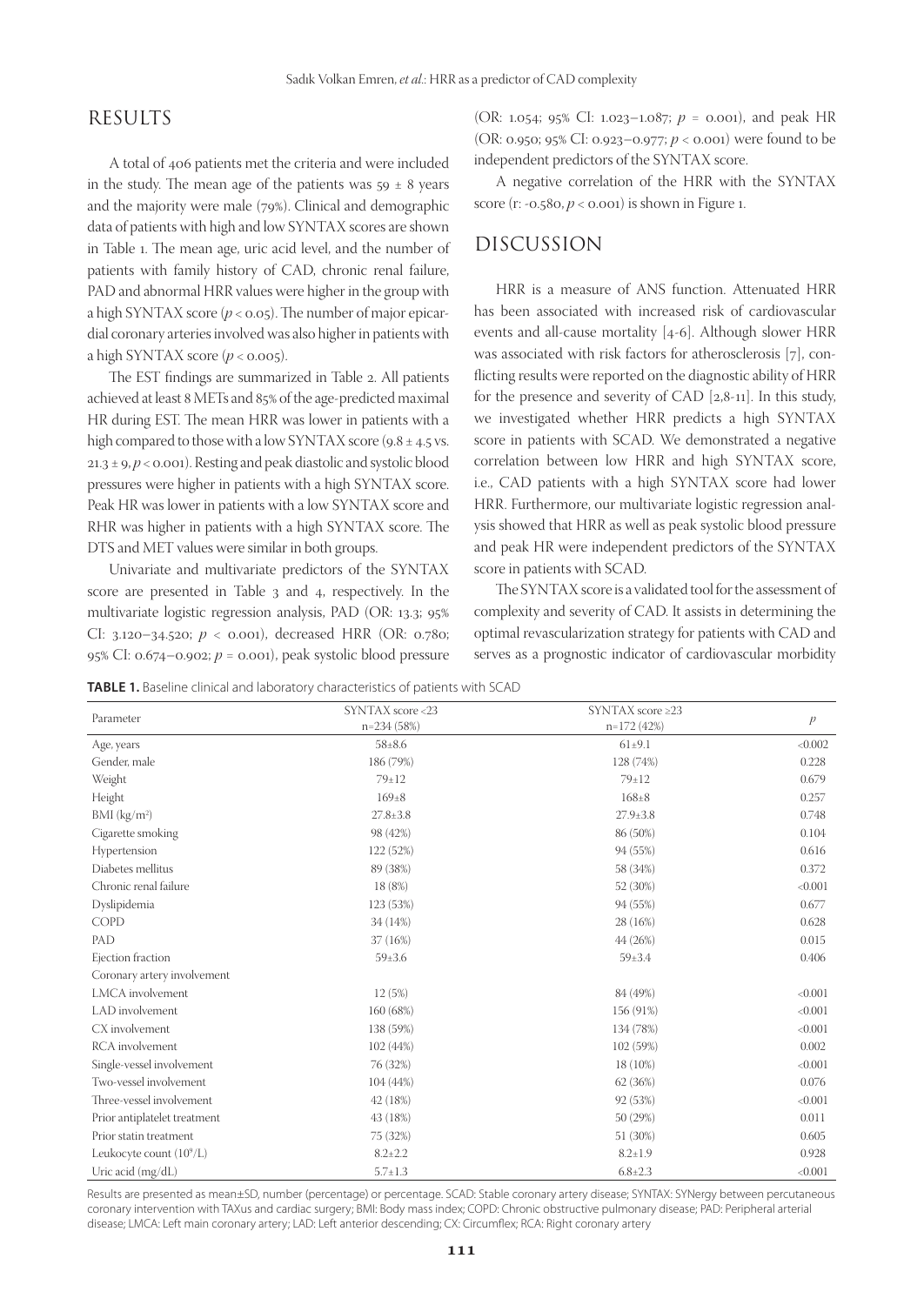| <b>TABLE 2.</b> Exercise stress test results in patients with SCAD in relation to the SYNTAX score |  |  |  |
|----------------------------------------------------------------------------------------------------|--|--|--|
|----------------------------------------------------------------------------------------------------|--|--|--|

| Parameter                        | SYNTAX score <23<br>$n=234(58%)$ | $SYNTAX score \geq 23$<br>$n=172(42%)$ | р       |
|----------------------------------|----------------------------------|----------------------------------------|---------|
| Resting systolic blood pressure  | $136 \pm 19$                     | $163 \pm 25$                           | < 0.001 |
| Resting diastolic blood pressure | $82+3$                           | $108 \pm 19$                           | < 0.001 |
| Peak systolic blood pressure     | $175 \pm 30$                     | $244 \pm 54$                           | < 0.001 |
| Peak diastolic blood pressure    | $91 \pm 21$                      | $140\pm32$                             | < 0.001 |
| RHR                              | $84 \pm 14$                      | $88 \pm 14$                            | 0.017   |
| Peak heart rate                  | $146 \pm 22$                     | $99+27$                                | < 0.001 |
| <b>METs</b>                      | $11.5 \pm 1.6$                   | $11.7 \pm 2.5$                         | 0.249   |
| Duke score                       | $-4.5$ $(-9.75 - (-1))$          | $-6$ $(-12-(-1))$                      | 0.001   |
| <b>HRR</b>                       | $21.3+9$                         | $9.8 \pm 4.5$                          | < 0.001 |

Results are presented as mean±SD or median (IQR). SCAD: Stable coronary artery disease; SYNTAX: SYNergy between percutaneous coronary intervention with TAXus and cardiac surgery; RHR: Resting heart rate; HRR: Heart rate recovery; IQR: Interquartile range; MET: Metabolic equivalent

**TABLE 3.** Predictors of high SYNTAX score in patients with SCAD according to univariate logistic regression analysis

| Parameter                           | OR     | 95% CI          |         |
|-------------------------------------|--------|-----------------|---------|
|                                     |        |                 | p       |
| Age                                 | 1.036  | $1.012 - 1.059$ | 0.002   |
| Cigarette smoking                   | 1.388  | $0.934 - 2.062$ | 0.105   |
| Chronic renal failure               | 5.2    | $2.910 - 2.293$ | < 0.001 |
| PAD                                 | 1.830  | $1.121 - 2.989$ | 0.016   |
| Abnormal HRR                        | 30.252 | 17.557-52.127   | < 0.001 |
| Uric acid                           | 1.374  | 1.196-1.579     | < 0.001 |
| Resting systolic blood<br>pressure  | 1.054  | $1.042 - 1.066$ | < 0.001 |
| Resting diastolic<br>blood pressure | 1.065  | 1.053-1.1078    | < 0.001 |
| Peak systolic blood<br>pressure     | 1.031  | $1.025 - 1.036$ | < 0.001 |
| Peak diastolic blood<br>pressure    | 1.050  | $1.040 - 1.061$ | < 0.001 |
| RHR                                 | 1.018  | $1.003 - 1.033$ | 0.018   |
| Peak heart rate                     | 0.941  | $0.931 - 0.951$ | < 0.001 |
| Duke score                          | 1.011  | $0.988 - 1.035$ | 0.358   |

SCAD: Stable coronary artery disease; SYNTAX: SYNergy between percutaneous coronary intervention with TAXus and cardiac surgery; PAD: Peripheral arterial disease; RHR: Resting heart rate; HRR: Heart rate recovery; CI: Confidence interval; OR: Odds ratio

**TABLE 4.** Predictors of high SYNTAX score in patients with SCAD according to multivariate logistic regression analysis

| Parameter                    | OR    | 95% CI          | р      |
|------------------------------|-------|-----------------|--------|
| PAD                          | 13.3  | 3.120-34.520    | 0.001  |
| hrr                          | 0.780 | $0.674 - 0.902$ | 0.001  |
| Peak systolic blood pressure | 1.054 | 1.023-1.087     | 0.001  |
| Peak heart rate              | N 950 | $0.923 - 0.977$ | <0.001 |

SCAD: Stable coronary artery disease; SYNTAX: SYNergy between percutaneous coronary intervention with TAXus and cardiac surgery; PAD: Peripheral arterial disease; HRR: Heart rate recovery; CI: Confidence interval; OR: Odds ratio

and mortality [17]. To date, various clinical and demographic variables have been associated with the SYNTAX score, including traditional cardiovascular risk factors such as advanced age, male gender, smoking history, and renal insufficiency [18]. Moreover, serum uric acid was shown to be an independent predictor of the complexity of CAD as evaluated by the clinical SYNTAX score (CSS) [19].



**FIGURE 1.** A negative correlation of heart rate recovery (HRR) with SYNTAX (SYNergy between percutaneous coronary intervention with TAXus and cardiac surgery) score in patients with stable coronary artery disease (r: -0.580,  $p < 0.001$ ).

EST parameters have also been related to the severity of CAD. In the current study, both resting and peak blood pressure were higher in patients with a high SYNTAX score. These patients may have had uncontrolled hypertension, where higher baseline systolic and diastolic blood pressure led to an exaggerated systolic and diastolic blood pressure response during EST, as demonstrated previously [20]. The DTS has been negatively correlated with the SYNTAX score [21,22], although the correlation coefficients varied greatly between different studies. For example, in 65 patients with a positive exercise test and who underwent coronary angiography, Acar et al. [21] found a strong negative correlation between the DTS and SYNTAX score  $(r = -0.91, p < 0.001)$ . On the other hand, in a cohort of 258 patients with EST and coronary angiography, Dzenkeviciute et al. [22] demonstrated a weak correlation ( $r = -0.173$ ;  $p = 0.007$ ) between the two scores. Günaydın et al. [23] reported that the DTS was an independent predictor of a high SYNTAX score in 267 patients who underwent coronary angiography after a positive EST [23]. In our study, patients with a high SYNTAX score had a more negative DTS,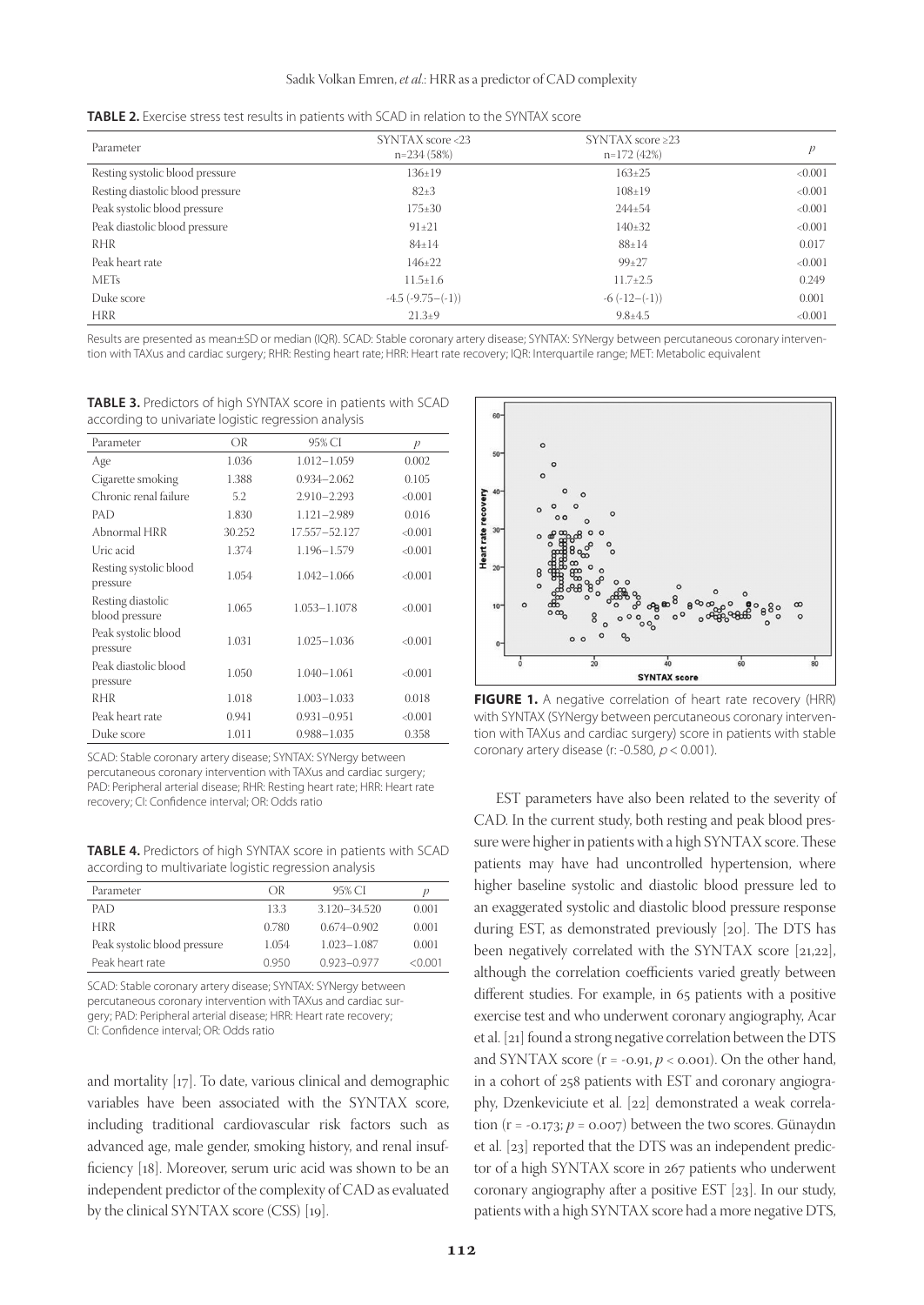but the DTS was not a predictor of a high SYNTAX score according to the multivariate logistic regression analysis. There are several differences between our and the study of Günaydın et al. [23] which may explain the discrepancy in results. For example, in contrast to Günaydın study, our study population was larger (406 vs. 267 patients in Günaydın study), we included patients at higher cardiovascular risk, such as those with PAD and chronic renal failure, and we excluded patients with normal coronary arteries and noncritical stenosis (≤50%). Moreover, we analyzed a larger number of variables, including clinical variables, ANS and EST parameters, to determine independent predictors of a high SYNTAX score. These factors may have increased the accuracy of regression analysis for prediction of SYNTAX score in our study.

RHR is another measure of ANS function, and it was demonstrated that increased RHR, as well as decreased HR increment (maximum HR - RHR before exercise) and decreased HR decrement (maximum HR - RHR after exercise), are associated with the severity of CAD [24]. In another study including patients with SCAD, RHR was an independent predictor of SYNTAX score [25]. However, contrary to our study, Yılmaz et al. [25] did not exclude patients who were using HR-controlling medications such as beta blockers and calcium channel blockers. In the current study, the RHR was higher and peak HR was lower in patients with a high SYNTAX score, still only the peak HR was able to predict the SYNTAX score.

HRR is defined as a decrement in HR predominantly due to the reactivation of parasympathetic system after exercise cessation [2]. Georgoulias et al. suggested HRR 1 minute after peak exercise to be a reliable index of the severity of myocardial ischemia [26]. Moreover, an attenuated HRR has been related to CAD risk factors such as hypertension, diabetes mellitus and metabolic syndrome [27,28]. However, while some studies reported an association between abnormal HRR and the presence of CAD [8,9,11], other studies did not find a similar relationship [2,10]. These discrepancies may be explained by differences in study designs. First, exercise and recovery protocols varied between the studies. To allow a reliable comparison with previous studies, here we applied the most commonly used standard Bruce protocol with an active cool-down. Second, different tools for the assessment of the severity of CAD were utilized in those studies, such as the Gensini score and Duke CAD prognostic index. In the current study, we preferred to use the SYNTAX score to assess disease severity, as recommended by the current coronary revascularization guidelines [15].

To the best of our knowledge, the relationship between HRR and SYNTAX score has not been previously shown in patients with CAD. In this study, the difference in the mean HRR between high and low SYNTAX score groups was 11.5 beats. For 1 beat per minute increase in HRR, the hazard ratio for high SYNTAX score was 0.780 (95% CI: 0.674–0.902,  $p = 0.001$ ). Although the study protocols and cut-off points for HRR differed between studies, the majority have demonstrated an increased risk of cardiovascular events in patients with an abnormal HRR. Indeed, even minor changes in HRR may affect cardiovascular outcomes. A meta-analysis including prospective cohort studies showed that for every 10 beats per minute decrements in HRR, the hazard ratio for cardiovascular events and all-cause mortality was 1.13 (95% CI 1.05– 1.21) and 1.09 (95% CI 1.01–1.19), respectively in the general population. Moreover, their dose-response analysis suggested that the higher the HRR, the better the outcome [29].

The underlying mechanisms linking CAD presence/severity and abnormal HRR are not clear, although several explanations have been proposed [30-34]. Delayed postexercise HRR is mainly attributed to impaired vagal reactivation following exercise. Moreover, in patients who had myocardial infarction, the role of enhanced sympathetic activity at maximum exercise in the inhibition of parasympathetic reactivation after exercise was suggested, resulting in attenuated HRR [33]. Chronic sympathetic hyperactivity increases hemodynamic stress and cardiac workload which may lead to endothelial dysfunction and ultimately atherosclerosis. Conversely, increased parasympathetic activity has a protective effect by reducing HR and blood pressure [30]. Attenuated HRR may also increase myocardial oxygen consumption and have a deleterious effect on the myocardium [31]. Peçanha et al. [32] suggested a model for HRR in which the fast phase (a rapid decline in HR in the first minute of recovery promoted by vagal reactivation) is mainly determined by the deactivation of central command and mechanoreflex, while the slow phase (a more gradual decline in HR after the first minute due to an interaction of vagal reactivation and sympathetic withdrawal) is mediated predominantly by the metaboreflex and thermoregulatory deactivations [32]. The results of some studies suggested that HR response to central command activation in patients with CVD is increased at rest [34]. Similarly, mechanoreflex, metaboreflex and thermoregulation mechanisms may be impaired in CVD [32].

Several important limitations to the current study need to be considered. First, this was a retrospective study and the influence of unknown confounding factors cannot be ruled out. Second, we included only patients with at least 50% coronary stenosis, while those with abnormal EST and normal or insignificant coronary artery stenosis were excluded. Therefore, our results cannot be generalized to patients with abnormal EST results. Third, our results may be biased due to a limited set of criteria for patient selection and referral for coronary angiography. Future studies, of various designs and using the same EST protocol as in our study, should confirm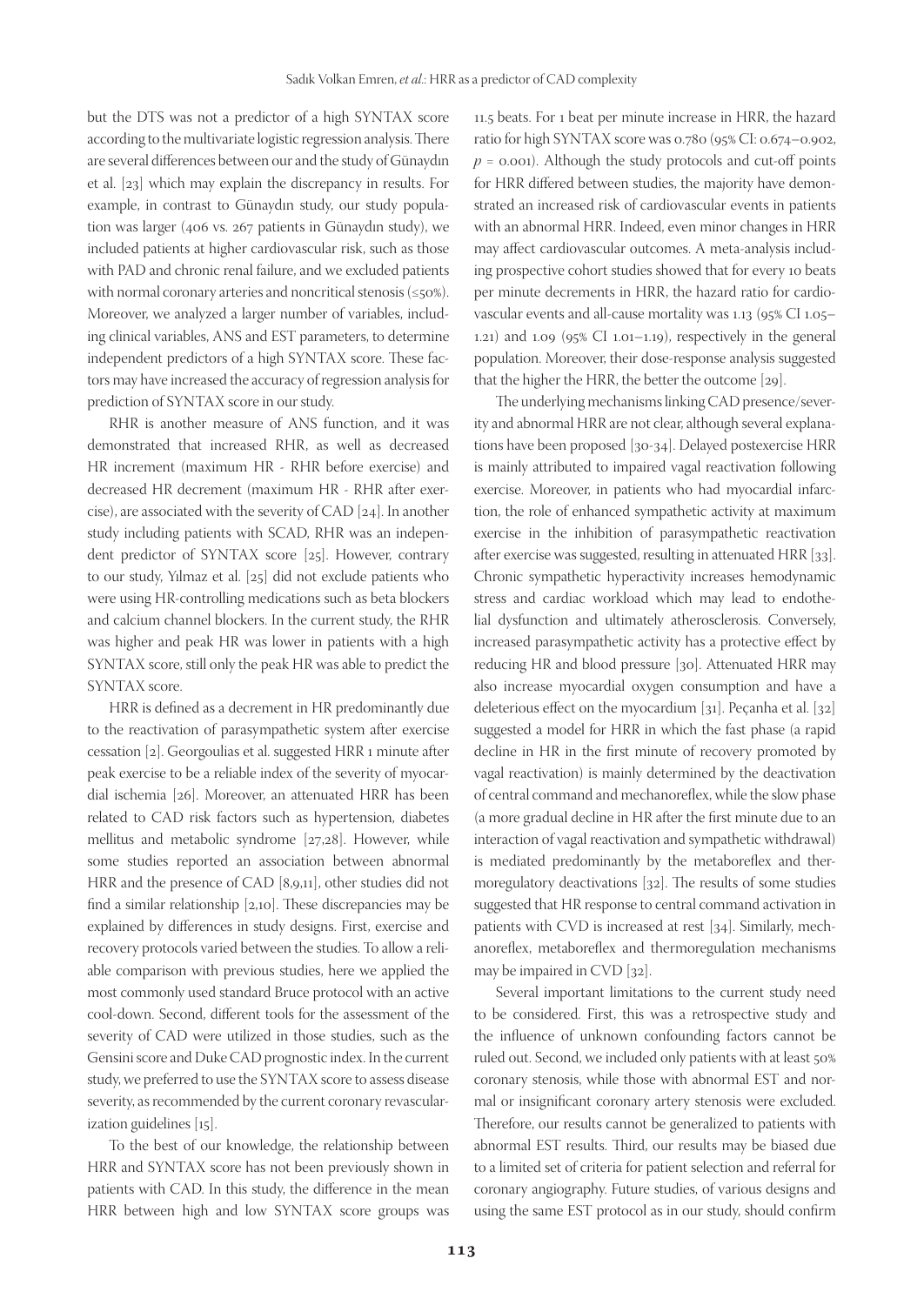the validity and utility of HRR in predicting SYNTAX score in patients with CAD.

# CONCLUSION

HRR is negatively correlated with the SYNTAX score in patients with SCAD. Decreased HRR may be used to predict high SYNTAX score in CAD patients.

# DECLARATION OF INTERESTS

The authors declare no conflict of interests.

# REFERENCES

- [1] Ellestad MH. Chronotropic incompetence. The implications of heart rate response to exercise (compensatory parasympathetic hyperactivity?) Circulation 1996;93(8):1485-7. https://doi.org/10.1161/01.CIR.93.8.1485.
- [2] Shetler K, Marcus R, Froelicher VF, Vora S, Kalisetti D, Prakash M, et al. Heart rate recovery: Validation and methodologic issues. J Am Coll Cardiol 2001;38(7):1980-7.
	- https://doi.org/10.1016/S0735-1097(01)01652-7.
- [3] Emren V, Kocabas U. Is heart rate recovery index a predictive factor for cardioinhibitory syncope? Kardiol Pol 2018;76(2):347-52. https://doi.org/10.5603/KP.a2017.0228.
- [4] Chaitman BR. Abnormal heart rate responses to exercise predict increased long-term mortality regardless of coronary disease extent: The question is why? J Am Coll Cardiol 2003;42(5):839-41.
- [5] Morshedi-Meibodi A, Larson MG, Levy D, O'Donnell CJ, Vasan RS. Heart rate recovery after treadmill exercise testing and risk of cardiovascular disease events (The Framingham Heart Study). Am J Cardiol 2002;90(8):848-52.
	- https://doi.org/10.1016/S0002-9149(02)02706-6.
- [6] Nishime EO, Cole CR, Blackstone EH, Pashkow FJ, Lauer MS. Heart rate recovery and treadmill exercise score as predictors of mortality in patients referred for exercise ECG. JAMA 2000;284(11):1392-8. https://doi.org/10.1001/jama.284.11.1392.
- [7] Kizilbash MA, Carnethon MR, Chan C, Jacobs DR, Sidney S, Liu K. The temporal relationship between heart rate recovery immediately after exercise and the metabolic syndrome: The CARDIA study. Eur Heart J 2006;27(13):1592-6. https://doi.org/10.1093/eurheartj/ehl043.
- [8] Akyüz A, Alpsoy S, Akkoyun DC, Degirmenci H, Güler N. Heart rate recovery may predict the presence of coronary artery disease. Anadolu Kardiyol Derg 2014;14(4):351-6. https://doi.org/10.5152/akd.2014.4824.
- [9] Ghaffari SB, Kazemi B, Aliakbarzadeh P. Abnormal heart rate recovery after exercise predicts coronary artery disease severity. Cardiol J 2011;18(1):47-54.
- [10] Vivekananthan DP, Blackstone EH, Pothier CE, Lauer MS. Heart rate recovery after exercise is a predictor of mortality, independent of the angiographic severity of coronary disease. ACC Current Journal Review 2004;13(1):30-1. https://doi.org/10.1016/j.accreview.2003.10.035.
	-
- [11] Lipinski MJ, Vetrovec GW, Froelicher VF. Importance of the first two minutes of heart rate recovery after exercise treadmill testing in predicting mortality and the presence of coronary artery disease in men. Am J Cardiol 2004;93(4):445-9. https://doi.org/10.1016/j.amjcard.2003.10.039.
- [12] Yadav M, Palmerini T, Caixeta A, Madhavan MV, Sanidas E, Kirtane AJ, et al. Prediction of coronary risk by SYNTAX and derived scores: Synergy between percutaneous coronary intervention with taxus and cardiac surgery. J Am Coll Cardiol 2013;62(14):1219-30. https://doi.org/10.1016/j.jacc.2013.06.047.
- [13] Kato S, Saito N, Kirigaya H, Gyotoku D, Iinuma N, Kusakawa Y, et al. Incremental prognostic value of the SYNTAX score to late gadolinium-enhanced magnetic resonance images for patients with stable coronary artery disease. Heart Vessels 2016;31(6):871-80. https://doi.org/10.1007/s00380-015-0685-x.
- [14] Yang CH, Hsieh MJ, Chen CC, Chang SH, Wang CY, Lee CH, et al. SYNTAX score: An independent predictor of long-term cardiac mortality in patients with acute ST-elevation myocardial infarction. Coron Artery Dis 2012;23(7):445-9. https://doi.org/10.1097/MCA.0b013e3283587835.
- [15] Kolh P, Windecker S, Alfonso F, Collet JP, Cremer J, Falk V, et al. 2014 ESC/EACTS Guidelines on myocardial revascularization: The Task Force on Myocardial Revascularization of the European Society of Cardiology (ESC) and the European Association for Cardio-Thoracic Surgery (EACTS). Developed with the special contribution of the European Association of Percutaneous Cardiovascular Interventions (EAPCI). Eur J Cardiothorac Surg 2014;46(4):517-92. https://doi.org/10.1093/ejcts/ezu366.
- [16] Patel MR, Calhoon JH, Dehmer GJ, Grantham JA, Maddox TM, Maron DJ, et al. ACC/AATS/AHA/ASE/ASNC/SCAI/SCCT/STS 2017 appropriate use criteria for coronary revascularization in patients with stable ischemic heart disease: A report of the American College of Cardiology Appropriate Use Criteria Task Force, American Association for Thoracic Surgery, American Heart Association, American Society of Echocardiography, American Society of Nuclear Cardiology, Society for Cardiovascular Angiography and Interventions, Society of Cardiovascular Computed Tomography, and Society of Thoracic Surgeons. J Am Coll Cardiol. 2017;69(17):2212-41. https://doi.org/10.1016/j.jacc.2017.02.001.
- [17] Serruys PW, Morice MC, Kappetein AP, Colombo A, Holmes DR, Mack MJ, et al. Percutaneous coronary intervention versus coronary-artery bypass grafting for severe coronary artery disease. N Engl J Med 2009;360(10):961-72. https://doi.org/10.1056/NEJMoa0804626.
- [18] Montero-Cabezas JM, Karalis I, Wolterbeek R, Kraaijeveld AO, Hoefer IE, Pasterkamp G, et al. Classical determinants of coronary artery disease as predictors of complexity of coronary lesions, assessed with the SYNTAX score. Neth Heart J 2017;25(9):490-7. https://doi.org/10.1007/s12471-017-1005-0.
- [19] Xiong Z, Zhu C, Qian X, Zhu J, Wu Z, Chen L. Predictors of clinical SYNTAX score in coronary artery disease: Serum uric acid, smoking, and Framingham risk stratification. J Invasive Cardiol 2011;23(12):501-4.
- [20] Abiodun OO, Balogun MO, Adebayo RA, Akintomide AO. Blood pressure control and exaggerated blood pressure response in Nigerians with essential hypertension. Clin Med Insights Cardiol 2014;8:53-6.
	- https://doi.org/10.4137/CMC.S15961.
- [21] Acar Z, Korkmaz L, Agac MT, Erkan H, Dursun I, Kalaycioglu E, et al. Relationship between Duke Treadmill Score and coronary artery lesion complexity. Clin Invest Med 2012;35(6):E365-9. https://doi.org/10.25011/cim.v35i6.19208.
- [22] Dzenkeviciute V, Sapoka V, Kasiulevicius V, Rinkuniene E, Steponeniene R, Einikyte R, et al. Value of Duke treadmill score in predicting coronary artery lesion and the need for revascularisation. Kardiol Pol 2017;75(5):439-44. https://doi.org/10.5603/KP.a2017.0032.
- [23] Günaydın ZY, Bektas O, Gurel YE, Karagoz A, Kaya A, Kiris T, et al. The value of the Duke treadmill score in predicting the presence and severity of coronary artery disease. Kardiol Pol 2016;74(2):127-34. https://doi.org/10.5603/KP.a2015.0143.
- [24] Cay S, Ozturk S, Biyikoglu F, Yildiz A, Cimen T, Uygur B, et al. Association of heart rate profile during exercise with the severity of coronary artery disease. J Cardiovasc Med (Hagerstown) 2009;10(5):394-400.

https://doi.org/10.2459/JCM.0b013e328329c715.

[25] Yilmaz S, Sen F, Akboga MK, Balci KG, Aras D, Temizhan A, et al. The relationship between resting heart rate and SYNTAX score in patients with stable coronary artery disease. Angiology 2017;68(2):168-73.